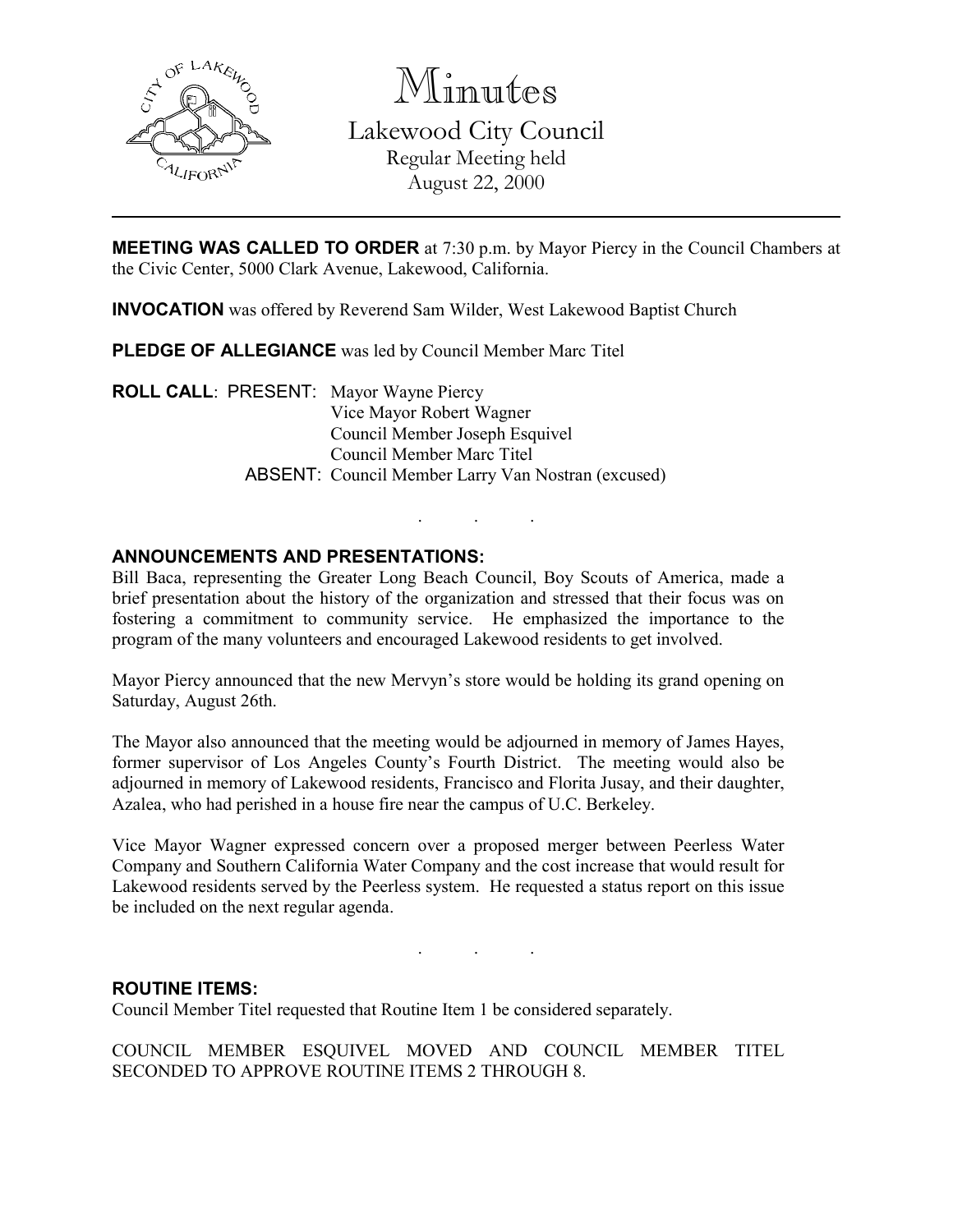City Council Minutes August 22, 2000 Page 2

### ROUTINE ITEMS: Continued

- RI-2 Approval of Personnel Transactions
- RI-3 Approval of Registers of Demands dated August 3, and August 10, 2000
- RI-4 Approval of Monthly Report of Investment Transactions
- RI-5 RESOLUTION NO. 2000-64; A RESOLUTION OF THE CITY COUNCIL OF THE CITY OF LAKEWOOD PROHIBITING THE PARKING OR STANDING OF VEHICLES BETWEEN 10 A.M. AND 3 P.M. ON FRIDAY OF EACH WEEK FOR STREET SWEEPING PURPOSES ON BOTH SIDES OF BELLFLOWER BOULEVARD EAST SERVICE ROAD BETWEEN CENTRALIA STREET AND ADENMOOR AVENUE
- RI-6 Approval of Renewal of License Agreement with Southern California Edison for Candleverde Park
- RI-7 RESOLUTION NO. 2000-65; A RESOLUTION OF THE CITY COUNCIL OF THE CITY OF LAKEWOOD ESTABLISHING A PHYSICALLY HANDICAPPED PERSONS DESIGNATED PARKING SPACE ON THE NORTH SIDE OF HARDWICK STREET WITHIN THE CITY OF LAKEWOOD

RESOLUTION NO. 2000-66; A RESOLUTION OF THE CITY COUNCIL OF THE CITY OF LAKEWOOD ESTABLISHING A PHYSICALLY HANDICAPPED PERSONS DESIGNATED PARKING SPACE ON THE EAST SIDE OF NIPOMO AVENUE WITHIN THE CITY OF LAKEWOOD

RI-8 Approval of Agreement for Professional Design Services with Charles Walton Associates for the Lakewood Sheriff Station Addition and Remodel Project

UPON ROLL CALL VOTE, THE MOTION WAS APPROVED:

AYES: COUNCIL MEMBERS: Esquivel, Titel, Wagner and Piercy NAYS: COUNCIL MEMBERS: None ABSENT: COUNCIL MEMBERS: Van Nostran

RI-1 Approval of Minutes of the Meeting held August 8, 2000

COUNCIL MEMBER ESQUIVEL MOVED AND VICE MAYOR WAGNER SECONDED TO APPROVE ROUTINE ITEM 1. UPON ROLL CALL VOTE, THE MOTION WAS APPROVED:

AYES: COUNCIL MEMBERS: Esquivel, Wagner and Piercy NAYS: COUNCIL MEMBERS: None ABSENT: COUNCIL MEMBERS: Van Nostran ABSTAIN: COUNCIL MEMBERS: Titel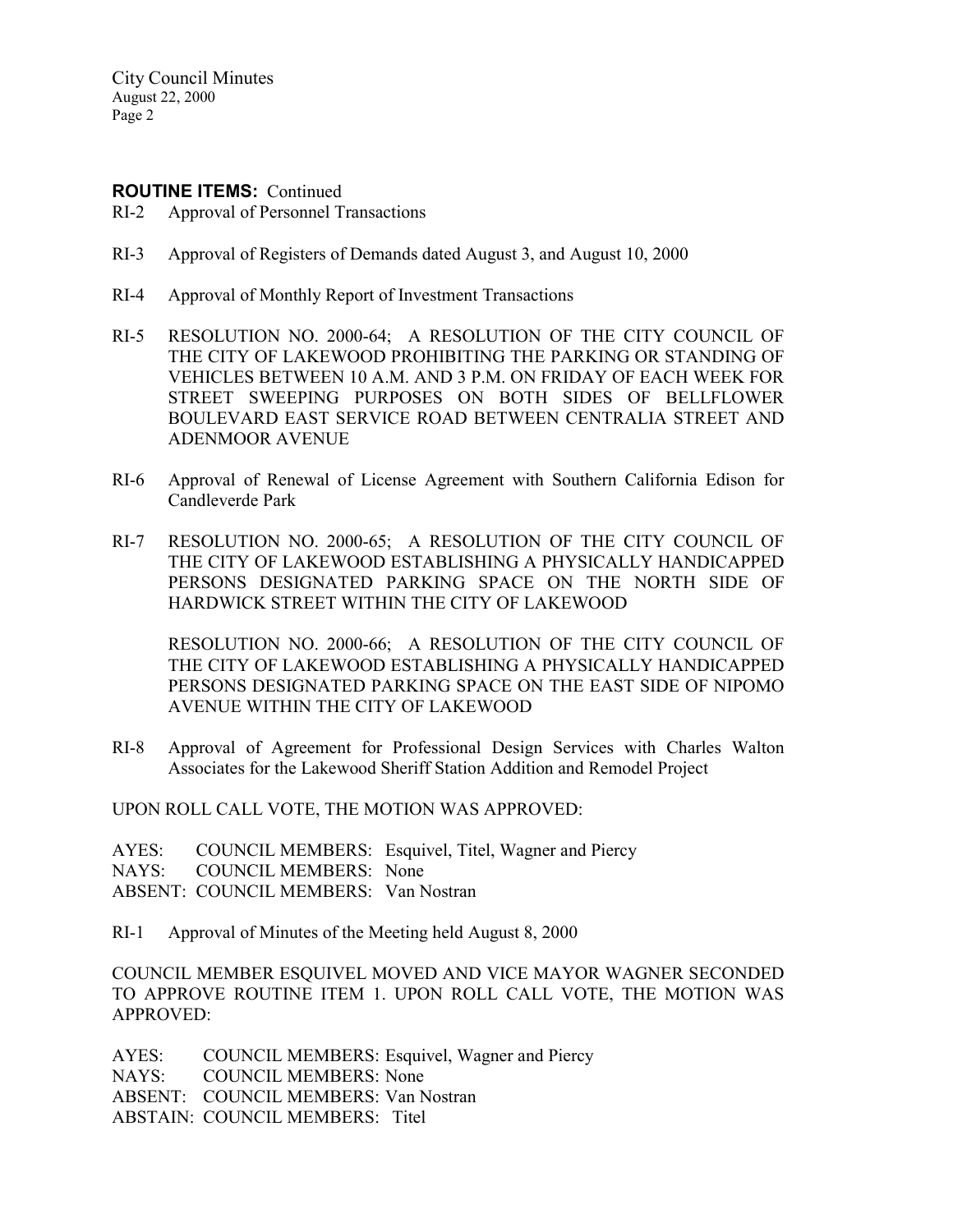# 1.1 • AWARD OF BID FOR PW CONTRACT NO. 00-8, ANGELO M. IACOBONI LIBRARY PROJECT

City Manager Howard Chambers reported that renovations to the Iacoboni Library, which had opened in the early 1970's, had been the subject of discussion for a number of years. A commitment of \$550,000 from Los Angeles County Supervisor Don Knabe had enabled the renovation plans to move forward and an allocation of \$470,000 from the County Administrative Office would allow a quality renovation project to be completed.

Lisa Rapp, Director of Public Works, presented an oral report based on the memorandum contained in the agenda packet and reported that nine bids had been received for the renovation project. The improvements would include removal and replacement of carpet, tile flooring, main circulation desk, and restrooms. In addition to new lighting throughout the facility and repainting, the project would also provide for upgraded electrical, telecommunication and data systems. Staff had verified licenses and references for the low bidder. It was the recommendation of staff that the City Council adopt the plans, specifications, addendum and working details for the project; appropriate \$887,000 from the General Fund; award the contract to ARK Construction Company in the amount of \$616,000; and authorize staff to approve a cumulative total of change orders not to exceed \$30,800.

Project Manager June Anderson stated that the project would be completed as quickly as was possible. The library would be closing on September 8th, with construction set to begin on September 18th. About four months would be required to complete the project and the target date for the library to reopen was January 29, 2001. She concluded by stating that a  $4' \times 8'$ sign would be placed outside the library to notify patrons of the closure and project dates.

Jim Nardini, Project Architect with Charles Walton Associates, reviewed the renovation plans which included the relocation of the public document and the children's sections, a new ADA accessible circulation desk, new entry way, and improved fixtures which would provide more light with less energy consumption.

Robert Seal, with Los Angeles County Public Library Facilities Planning & Development, stated there would be eight additional computers and ten new sections of shelving provided in the children's section, a new Friends of the Library bookstore, a section of audio/video/CD's and paperbacks along the main walkway. The adult information desk would be relocated, 80 new sections of shelving provided and increased seating areas. Additional shelving sections would also be provided in the periodical and government sections. He reviewed the library plan to direct patrons to other available facilities during the renovation, mainly the George Nye Library on Del Amo Boulevard, and stated there would be signage listing alternate library locations.

Arshak Yanikian, ARK Construction, stated he was happy to have the opportunity to be a partner in the completion of this project and would make every effort to see that the work was completed on schedule.

Vice Mayor Wagner stated when he raised the issue of a family learning center for the Iacoboni Library, it was with a concern that the proposed renovation work be compatible with future expansion needs, so that should funding ever become available for that type of use, the renovated building could accommodate an addition to house it.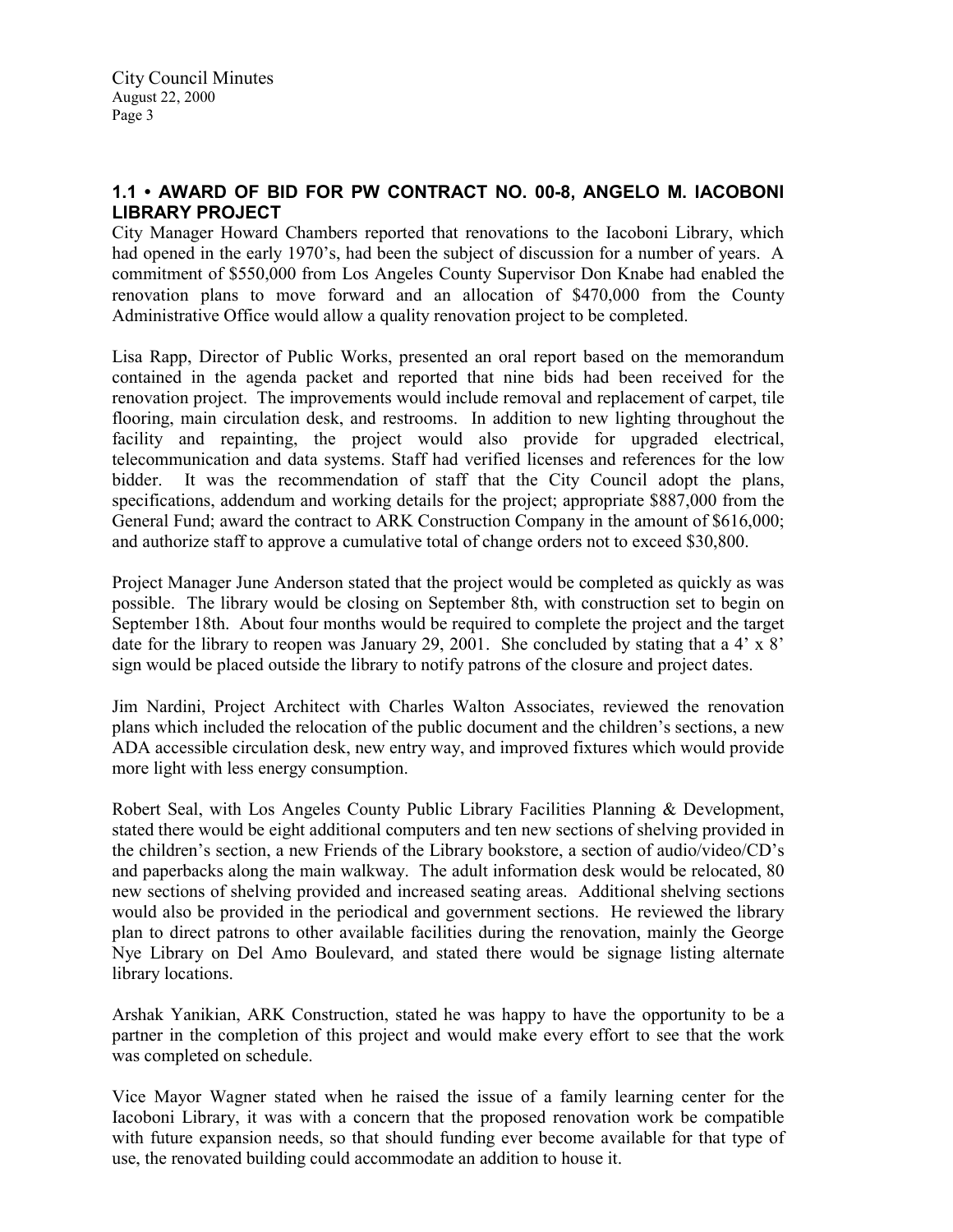City Council Minutes August 22, 2000 Page 4

## 1.1 • AWARD OF BID FOR PW CONTRACT NO. 00-8, ANGELO M. IACOBONI LIBRARY PROJECT - Continued

Responding to a question from Council Member Esquivel, the Public Works Director stated that there was a learning center within the George Nye Library.

The City Manager confirmed with the architect that the type and amount of conduit to be installed could be easily expanded to provide more electrical and telecommunications services for a library expansion.

Jim Nardini stated that the design and layout of the library provided a lot of flexibility and that the current project would not hinder any future expansion.

Steven Klein, Regional Administrator for the County Public Library System, stated he had visited the family learning center in the Long Beach Library and found it to compare favorably with the homework center at the George Nye Library in Lakewood. He stated it was their hope that the temporary closure of the Iacoboni Library would cause people to discover the quality of the facilities at Nye Library.

Council Member Titel stated that when undertaking a major renovation project such as this, it made sense to ensure that it would not preclude the addition of a learning center in the future.

Mayor Piercy opened the public hearing at 8:27 p.m. and called for anyone in the audience wishing to address the City Council on this matter. There was no response.

COUNCIL MEMBER TITEL MOVED AND COUNCIL MEMBER ESQUIVEL SECONDED TO CLOSE THE PUBLIC HEARING AND APPROVE STAFF'S RECOMMENDATION. UPON ROLL CALL VOTE, THE MOTION WAS APPROVED:

AYES: COUNCIL MEMBERS: Esquivel, Titel, Wagner and Piercy NAYS: COUNCIL MEMBERS: None ABSENT: COUNCIL MEMBERS: Van Nostran

Vice Mayor Wagner suggested forming a committee to look into the possibility of a family learning center for the Iacoboni Library and how it might be funded.

Mayor Piercy formed an ad hoc committee comprised of Vice Mayor Wagner, Council Member Titel and former Council Member Jacqueline Rynerson, and referred the family learning center issue to them, noting that they had served together previously as an ad hoc committee to study library funding.

 $\mathbf{r}$  .  $\mathbf{r}$  ,  $\mathbf{r}$  ,  $\mathbf{r}$  ,  $\mathbf{r}$  ,  $\mathbf{r}$  ,  $\mathbf{r}$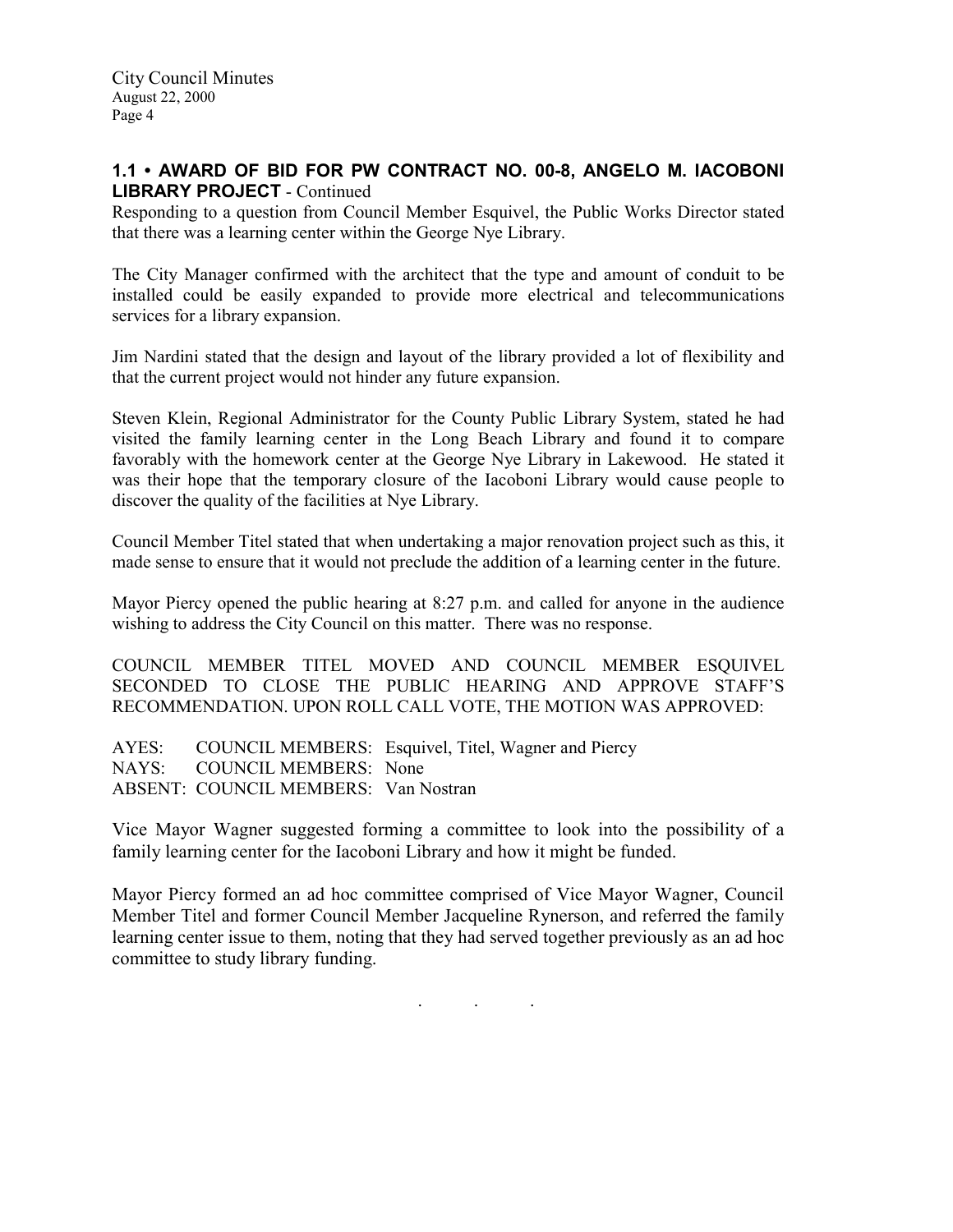# 1.2 • 2000 LOCAL LAW ENFORCEMENT BLOCK GRANT PUBLIC SAFETY COMMITTEE AND ADVISORY BOARD RECOMMENDATIONS

Deputy City Manager Sandi Ruyle presented an oral report based on the memorandum contained in the agenda packet and stated the Local Law Enforcement Block Grant Program was intended to underwrite projects to reduce crime and improve public safety. She reported that there was \$149,939 in available grant funds, with a local match required in the amount of \$16,660. She stated that an Advisory Board, formed of representatives from the City, the Sheriff's Department, the Los Cerritos Judicial District, the Los Angeles County District Attorney's Office, Lakewood's Neighborhood Watch Program, Red Cross, and the Long Beach Unified School District had met to review the proposed application and recommend a project. In light of their outstanding results to date, the Advisory Board had recommended continued funding of the Crime, Public Nuisance and Property Abatement Team.

Deputy Rick Meyers displayed slides depicting before and after shots of several nuisance locations and talked about the reduction in criminal and drug activity as well as code violations.

Jennifer McDonald, Deputy District Attorney, reported that while the previous year had seen the closure of several large cases such as the Cloud Motel, the Team was now able to deal with a greater volume of cases. She responded to a question from Council Member Titel by stating that approaching a nuisance location by dealing initially with code enforcement problems, especially with rental properties, had enabled the Team to address the criminal or drug activities at the root of the property neglect.

Responding to a question from Vice Mayor Wagner, the Deputy City Manager advised that the grant funds would extend the Team activities through December, 2001.

Mayor Piercy opened the public hearing at 8:40 p.m. and called for anyone in the audience wishing to address the City Council on this matter. There was no response.

VICE MAYOR WAGNER MOVED AND MAYOR PIERCY SECONDED TO CLOSE THE PUBLIC HEARING AND AUTHORIZE THE CITY MANAGER TO APPLY FOR THE GRANT ALLOCATION AND TO APPROPRIATE \$16,660 IN LOCAL MATCHING FUNDS. UPON ROLL CALL VOTE, THE MOTION WAS APPROVED:

AYES: COUNCIL MEMBERS: Esquivel, Titel, Wagner and Piercy NAYS: COUNCIL MEMBERS: None ABSENT: COUNCIL MEMBERS: Van Nostran

. . .